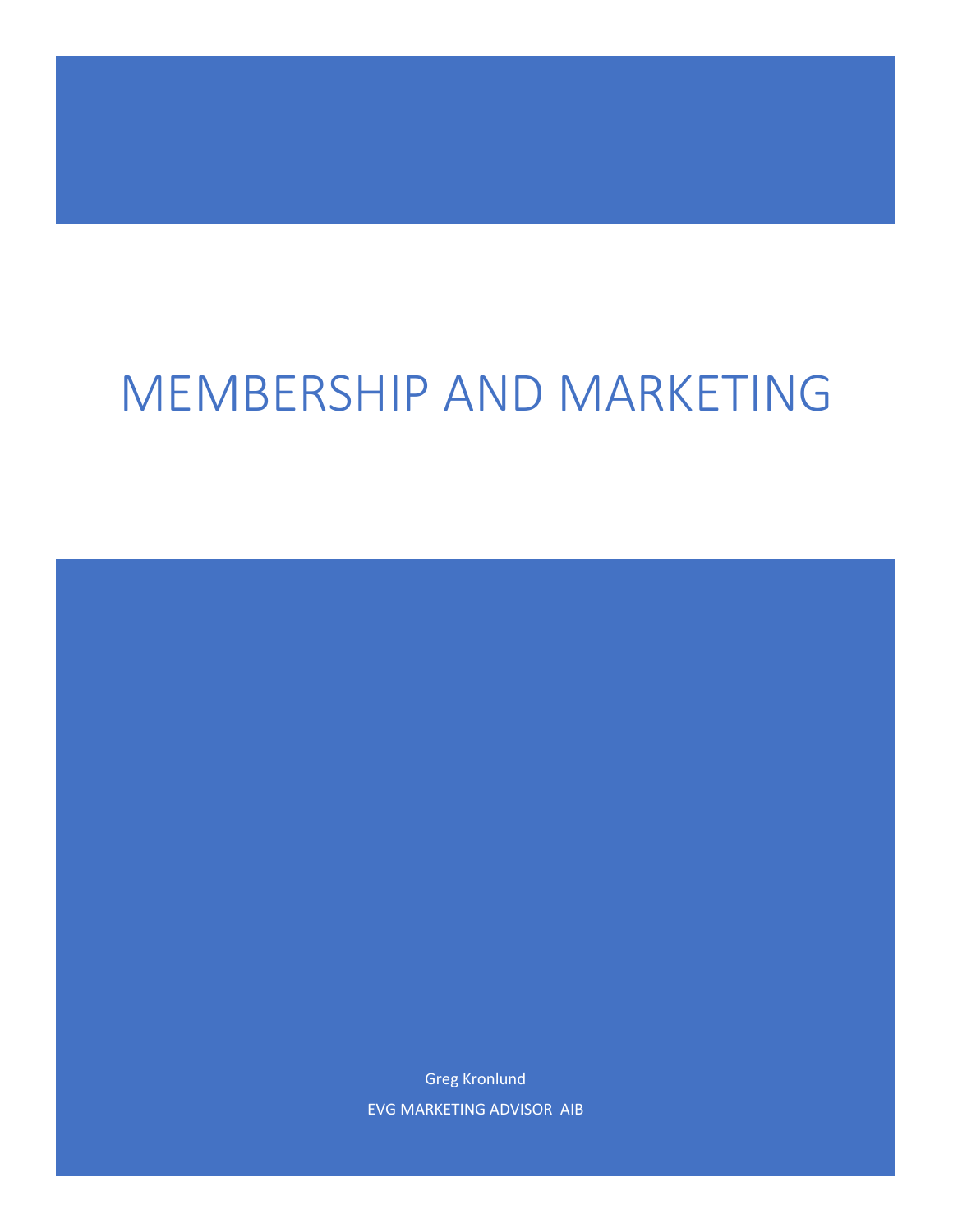# **Membership and Marketing**

During the recent ZOOM Marketing Meetings, it became clear that Chapters are concerned about Recruiting and Retaining Members. The Zoom participants found that the Marketing VP and the Membership VP should work together to address these issues.

The Marketing VP handles Internal Marketing (members) and External Marketing (community). The Membership VP handles recruiting (external) and retention (internal). It became clear that both Vice Presidents overlap in their duties. This obvious relationship will lead to better planning, better execution, and better member buy-in.

Not all chapters have a Marketing VP, but it would be a great idea to have another interested person help the Membership VP develop and carry out an ongoing plan.

Adding new members is not a one and done activity. It is an ongoing plan that requires nurturing and development. Looking toward fall, with chapter activities slowly increasing, now is the time to plan your recruitment drive, to grow your membership.

# **Step 1: [Define your chapter.](https://evgdistrict.com/wp-content/uploads/2022/02/Feburary-Blended-Articles.pdf)**

Examples:

- $\overline{\mathbf{A}}$  A quality singing organization that specializes in community performances and fund raising for scholarships to Harmony Explosion Youth Camp.
- $\perp$  A fun musical chorus that enjoys singing together, growing in fellowship and social activities.
- $\overline{\textbf{A}}$  A chorus of energetic members, striving for improvement, competition, and national recognition.
- **↓ [SWOT Report](https://evgdistrict.com/wp-content/uploads/2022/04/March-Blended-Articles.pdf) on your chapter.**
- Figure out your [Features and Benefits](https://evgdistrict.com/wp-content/uploads/2022/05/Features-and-Benefits-Worksheet.pdf) for potential and current members.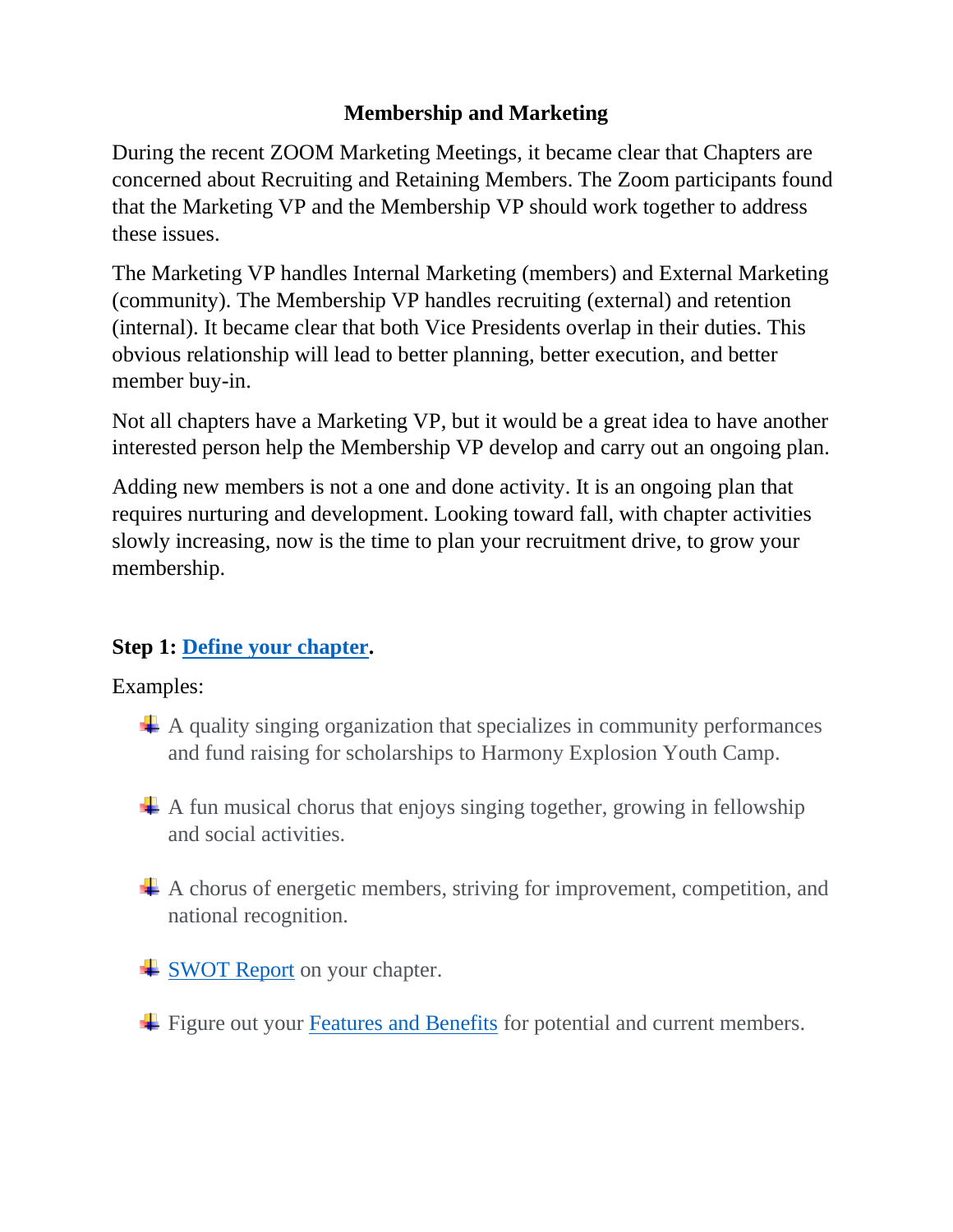#### **Step 2: Define your goals:**

- $\div$  # New members in the next year.
- $\overline{\phantom{a}}$  Keep the goal in front of you share it with your members- and celebrate victories.
- $\downarrow$  Who is your next new member... decide who to target?
- $\overline{\phantom{a}}$  Celebrate your success, recognize your new members with a party, a picnic, or a cupcake and a candle.

# **Step 3: Membership Buy-in:**

- $\overline{\phantom{a}}$  Make sure you share the plan, vision, and goal with your members. They are your built-in word of mouth. Get the members excited about the benefits of adding members.
- $\overline{\phantom{a}}$  Develop a Chapter vocabulary, so all members share the same chapter message.
- $\pm$  Engage the membership to make regular rehearsals more appealing to guests and current members.
- $\ddot{\bullet}$  Work with your members to have "elevator speeches" ready to go 60 words or less.
- $\downarrow$  Identify areas that [you can sell,](https://evgdistrict.com/wp-content/uploads/2022/05/Selling-Your-Chapter-Ideas.pdf) what are the benefits of membership.

#### **Step 4: Define your potential new members:**

- $\overline{\phantom{a} \bullet}$  Figure out who you want to join. Where you can find them, and what message you want them to hear.
- Remember your guests are not in your rehearsal space until you invite them.
- <sup> $\pm$ </sup> Have your Tri-Fold Brochure, Business card, and a welcoming smile ready to invite interested guests.
- $\overline{\phantom{a}}$  Share your chapter story and show your pride of membership.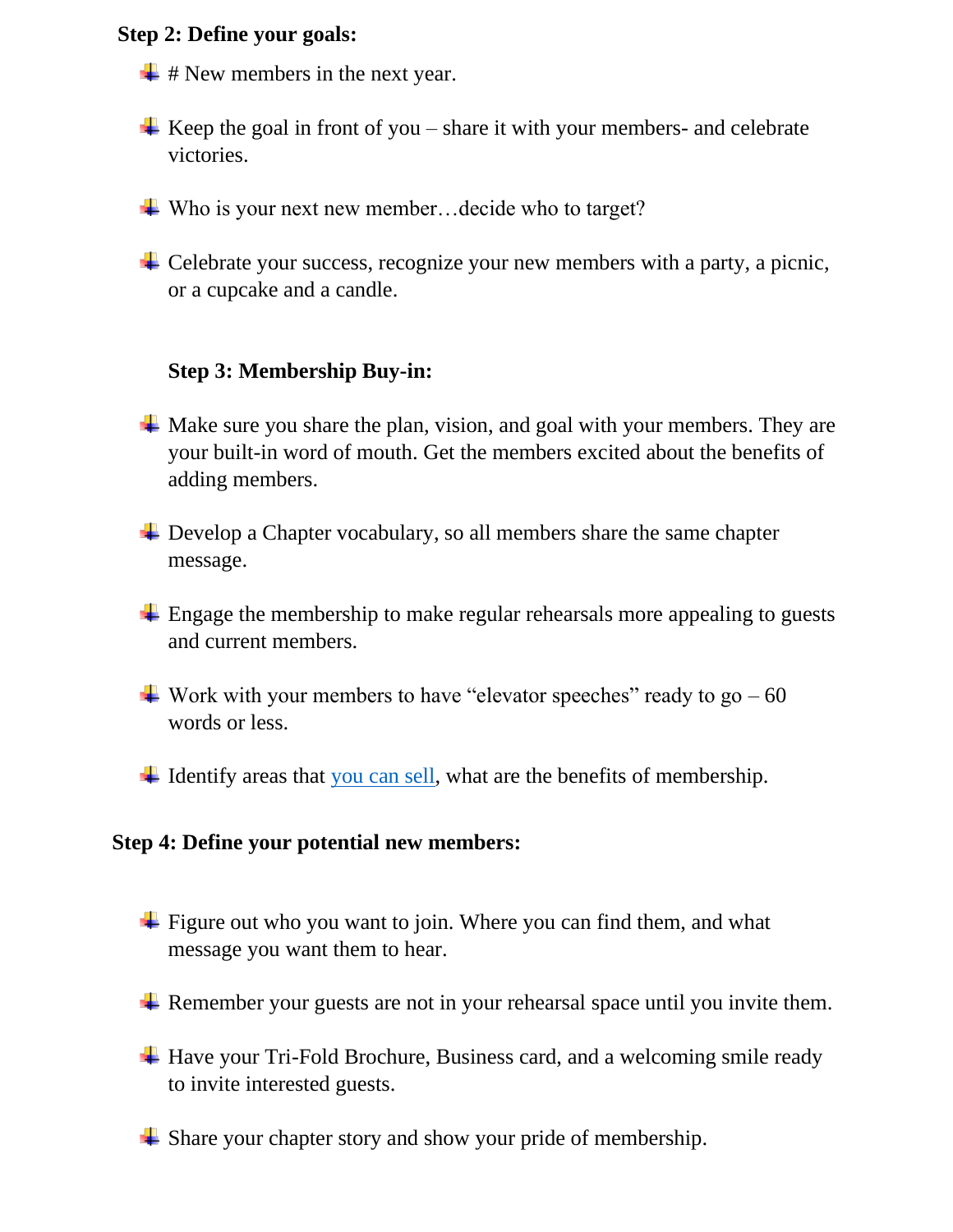# **Step 5: Plan an Attractively Compelling Chapter Meeting** for *every* rehearsal night.

- $\overline{\phantom{a}}$  Build ALL guest materials ahead of time to have ready
- **All the TIME:** pick a theme (or use your logo) and then use it for: business cards for members to hand out, handouts to take home each week with bits of info about the chapter and its leaders.
- $\pm$  Explain how to become a member, consider a financial handout explaining dues and other costs, also posters to hang around town or at least have on the rehearsal door and have name badges ready to go (fresh looking, pre-printed with logo, pin/strings), and something for the guests to fill in quickly when they arrive.
- $\perp$  Don't overwhelm your guest with a "money grab", share the expense information as they are ready to receive it. Sell the Sizzle not the Steak.
- $\overline{\phantom{a}}$  Build a simple system to track where your guests are in the membership process. What bits of information do they still need to receive? Designate section leaders to track membership process.
- $\overline{\phantom{a}}$  Having everything neat and organized -- sets you up for success. Nothing is more distracting than, "STAND HERE while I go dig out some info for you!!"
- $\overline{\phantom{a} \bullet}$  Music Team should have more than enough guest music, books/packets upto-date and ready to give the guest at the right time. Devise a way to prevent the guest from fumbling through your guest book.
- $\overline{\mathbf{A}}$  An attractively compelling Chapter Meeting is also for member retention.

## **Step 6: Practice welcoming guests.**

## **Now use your newly created tools and practice:**

- $\overline{\text{H}}$  Have a couple of your members wear guest name tags and practice greeting them.
- Introduce your guests to the Director, Section Leader, and put them with a Riser Buddy.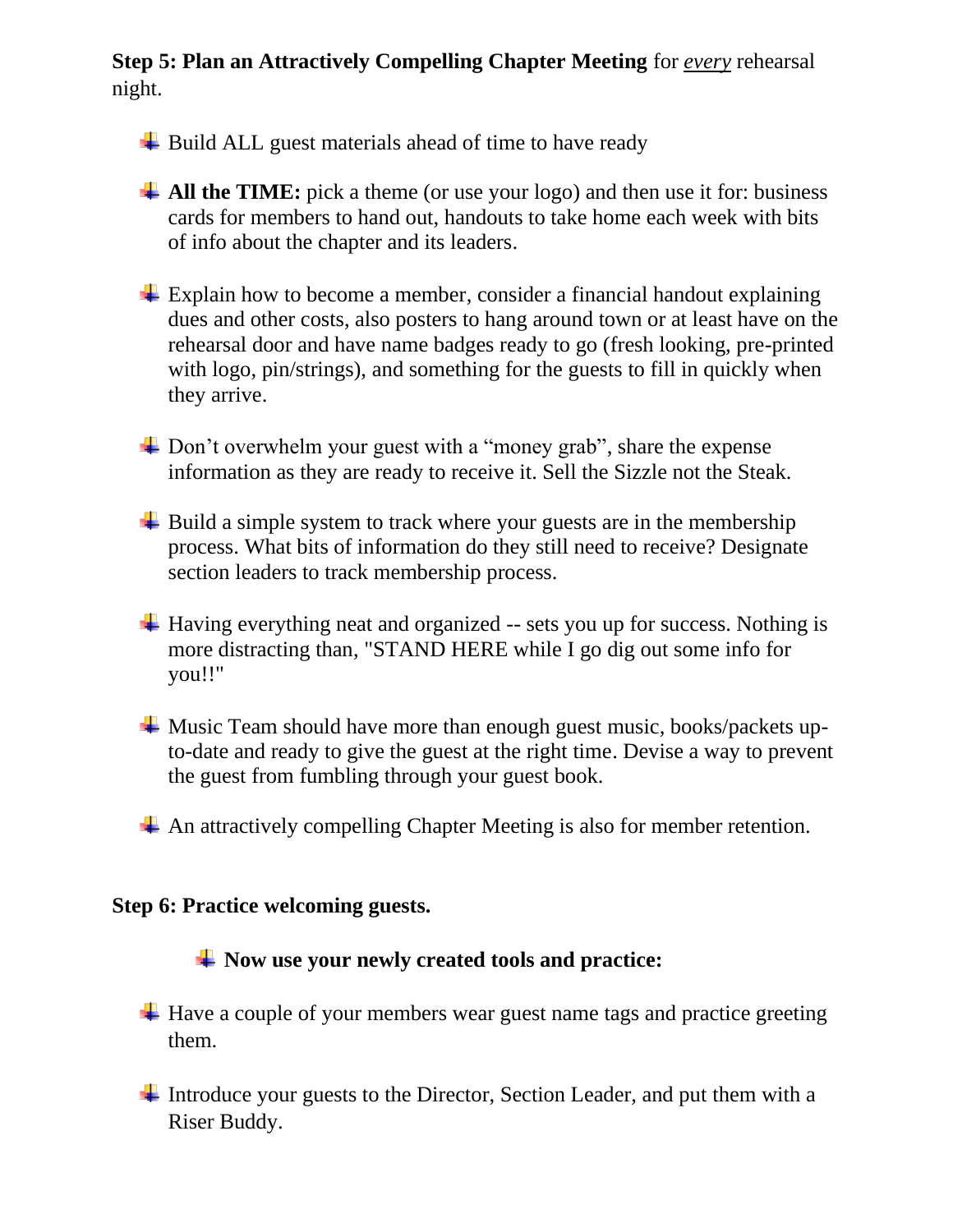$\overline{\mathbf{I}}$  Debrief your "guests" to learn what you can improve on. Need to take this seriously.

**For your "real" guests:** Offer a welcoming packet with an invitation to return. Include information about the chapter. Share the chapters goals, and mission.

 $\pm$  If your Chapter needs three visits before membership, prepare a packet for their second and third visit

Introduce the "price" of membership a little at a time- offer the benefits of each "cost." For example: "We sing in Tuxedoes for a better look, and we can help you with that process. You can expect to spend  $\frac{1}{2}$  – for your tux".

**Example 1.** Remember this is *NOT* a fraternity rush, so don't scare your guests off. Take your time have patience and have great follow-up.

 $\overline{\text{L}}$  Remember these are guests so be an attentive host.

## **Step 7: Follow-up:**

.

- $\triangleq$  Call, email, or visit with a follow-up. Let the guest know how much you appreciated their visit and encourage them to return. Offer your guest a ride to the next rehearsal.
- $\overline{\mathbf{A}}$  Make use of any other encouragements you can think of, that sets your chapter apart.
- $\frac{1}{\sqrt{2}}$  Win the hearts and minds of your guest.

**Step 8: Repeat steps 2 - 7**